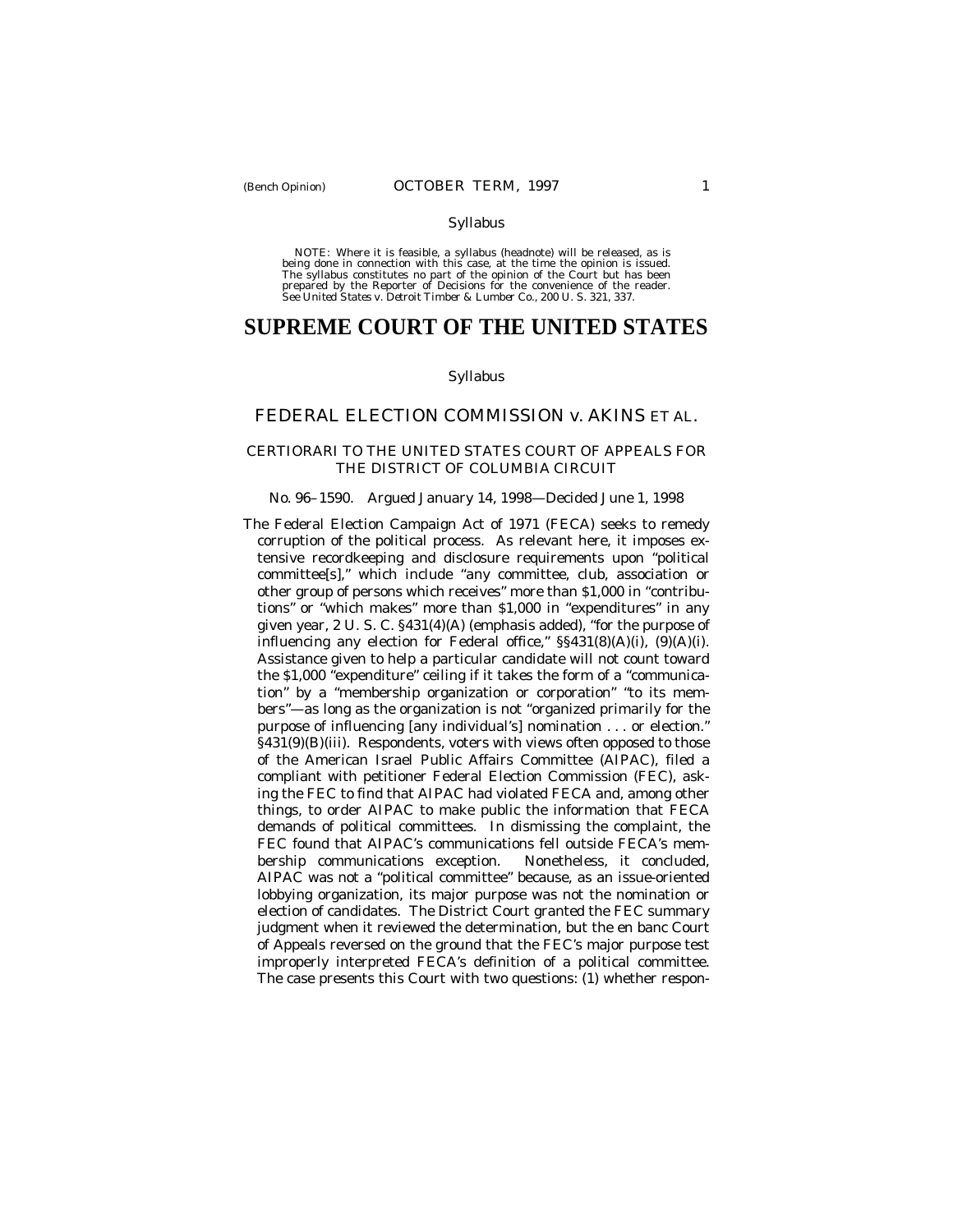#### Syllabus

dents had standing to challenge the FEC's decision, and (2) whether an organization falls outside FECA's definition of a "political committee" because "its major purpose" is not "the nomination or election of candidates."

#### *Held:*

1. Respondents, as voters seeking information to which they believe FECA entitles them, have standing to challenge the FEC's decision not to bring an enforcement action. Pp. 6–14.

(a) Respondents satisfy prudential standing requirements. FECA specifically provides that "[a]ny person" who believes FECA has been violated may file a complaint with the FEC, §437g(a)(1), and that "[a]ny party aggrieved" by an FEC order dismissing such party's complaint may seek district court review of the dismissal,  $\S437g(8)$ (A). History associates the word "aggrieved" with a congressional intent to cast the standing net broadly— beyond the commonlaw interests and substantive statutory rights upon which "prudential" standing traditionally rested. *E.g., FCC* v. *Sanders Brothers Radio Station,* 309 U. S. 470. Moreover, respondents' asserted injury their failure to obtain relevant information— is injury of a kind that FECA seeks to address. Pp. 6–8.

(b) Respondents also satisfy constitutional standing requirements. Their inability to obtain information that, they claim, FECA requires AIPAC to make public meets the genuine "injury in fact" requirement that helps assure that the court will adjudicate "[a] concrete, living contest between adversaries." *Coleman* v. *Miller,* 307 U. S. 433, 460 (Frankfurter, J., dissenting). *United States* v. *Richardson,* 418 U. S. 166, distinguished. The fact that the harm at issue is widely shared does not deprive Congress of constitutional power to authorize its vindication in the federal courts where the harm is concrete. See *Public Citizen* v. *Department of Justice,* 491 U. S. 440, 449–450. The informational injury here, directly related to voting, the most basic of political rights, is sufficiently concrete. Respondents have also satisfied the remaining two constitutional standing requirements: The harm asserted is "fairly traceable" to the FEC's decision not to issue its complaint, and the courts in this case can "redress" that injury. Pp. 8–14.

(c) Finally, FECA explicitly indicates a congressional intent to alter the traditional view that agency enforcement decisions are not subject to judicial review. *Heckler* v. *Chaney,* 470 U. S. 821, 832, distinguished. P. 14.

2. Because of the unusual and complex circumstances in which the case arises, the second question presented cannot be addressed here, and the case must be remanded. After the FEC determined that many persons belonging to AIPAC not were not "members" under